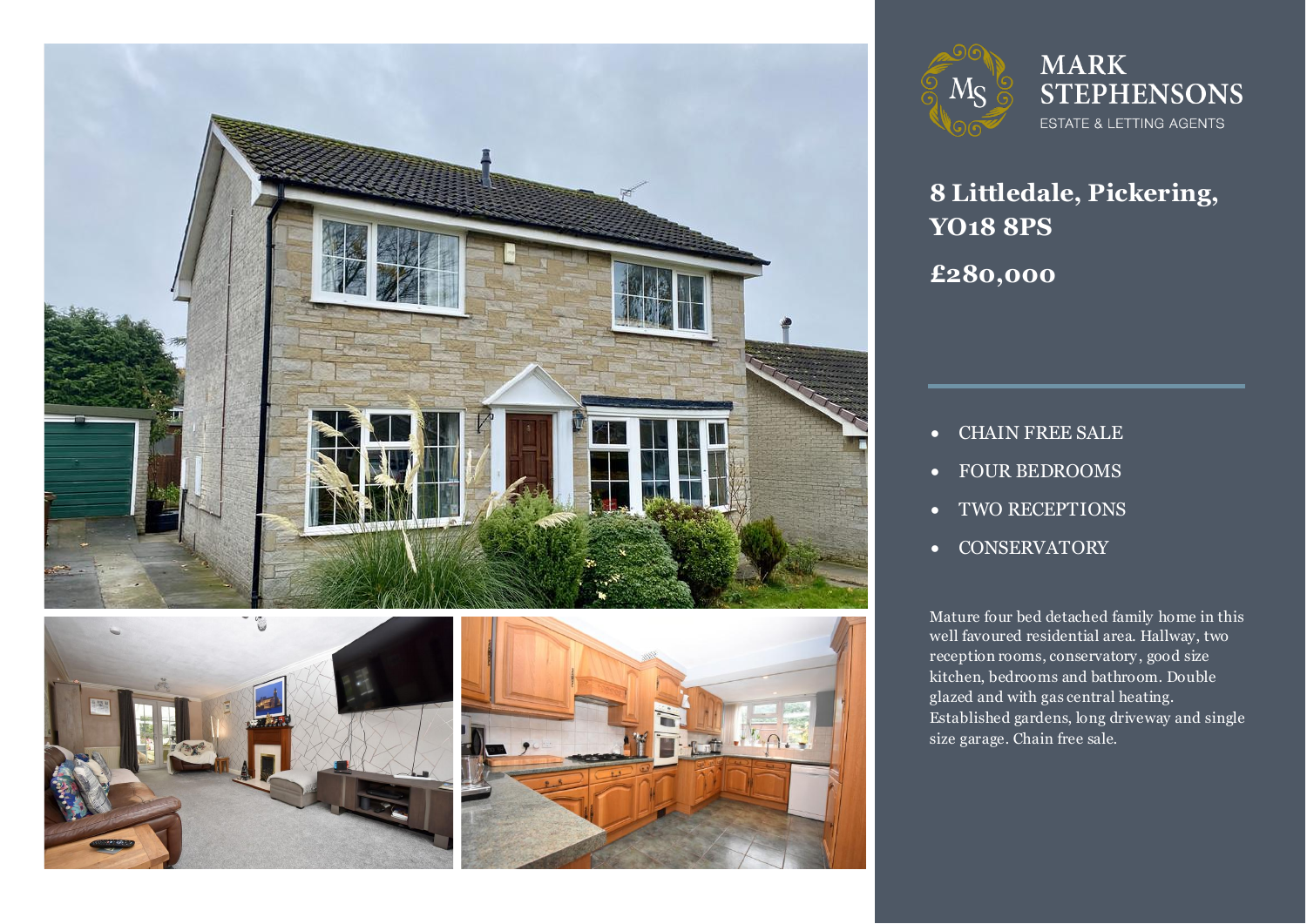

### DIRECTIONS

Best found by heading west on the A170 on Southgate, turn right onto Potter Hill. Bear left onto Middleton Road, turn right onto Swainsea Lane and then take the first left onto Swainsea Drive, then immediately turn right which brings you to Littledale. The property can easily be identified by our "For Sale" board on the right hand side.

SERVICES All mains services are connected to this property.

COUNCIL TAX Band E.

RECEPTION HALL Stairs to the first floor.

# SITTING ROOM

21' 9" x 10' 11" (6.63m x 3.33m) Double glazed bow window to the front. Two radiators. Feature fireplace with wooden surround. Double glazed French doors opening into conservatory.

# **CONSERVATORY**

10' 10" x 7 ' 8" (3.3m x 2.34m) Brick base with double glazed windows, door to outside and tiled flooring.

## **KITCHEN**

15' 2" x 9' 8" (4.62m x 2.95m)

A range of base and wall units. Built in oven and hob. Plumbing for dishwasher, washing machine. Tiled floor. Double glazed windows to rear and side elevations. Door to outside.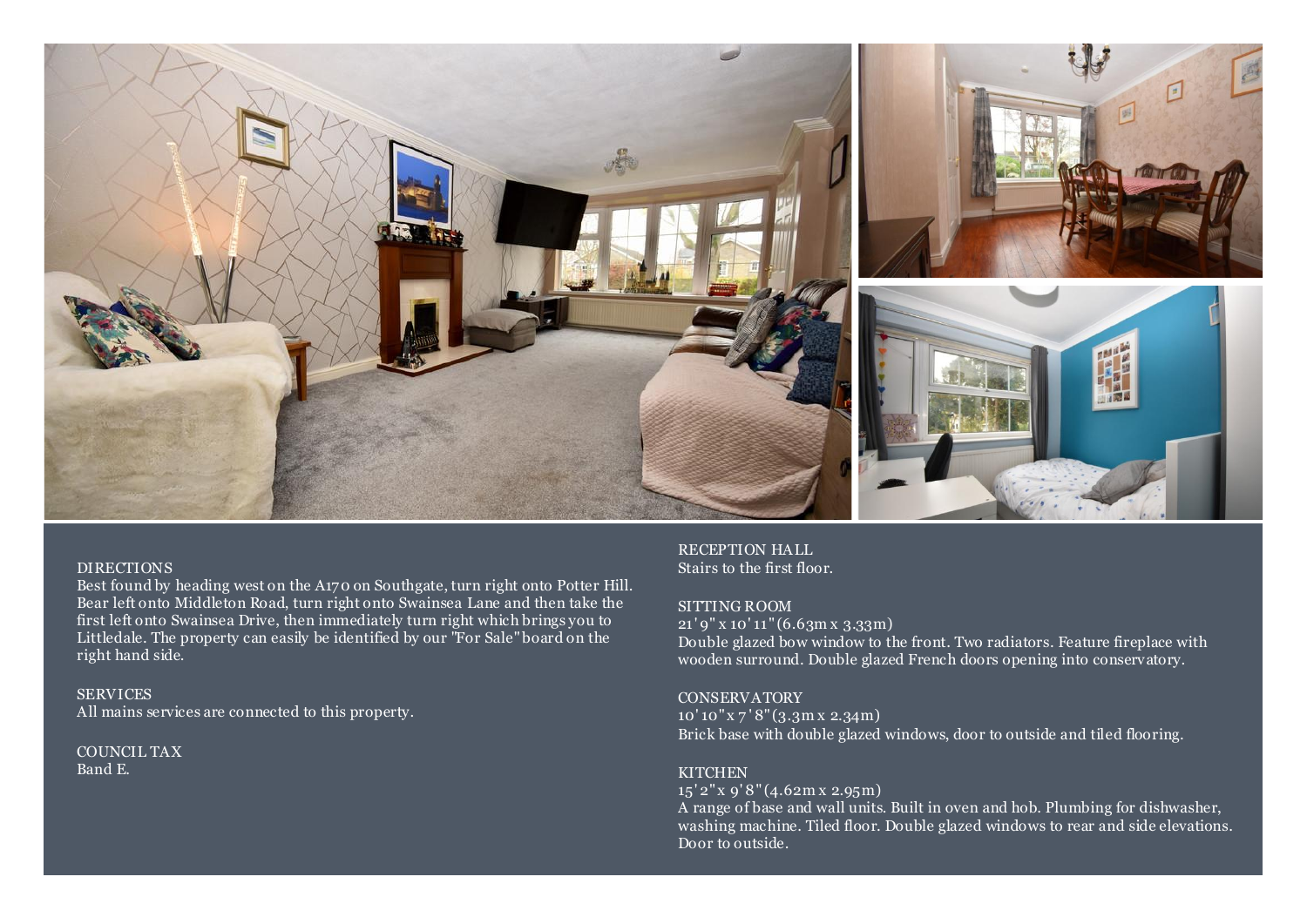



DINING ROOM 12' 0" x 9' 9 " (3.66m x 2.97m) Wooden flooring. Radiator. Double glazed window to front.

WC Low flush WC and hand basin. Radiator.

## FIRST FLOOR

LANDING Loft hatch and ladder.

BEDROOM ONE 12' 12" x 11' 2" (3.96m x 3.4m) Fitted wardrobes. Radiator. Double glazed window to front.

BEDROOM TWO 12' 2" x 9' 9 " (3.71m x 2.97m) Built in wardrobes. Additional built in cupboard and airing cupboard. Radiator. Double glazed window to front.

BEDROOM THREE 9' 3" x 7 ' 11" (2.82m x 2.41m) Radiator. Double glazed window to rear.

BEDROOM FOUR 9' 2 " x 6' 0" (2.7 9m x 1.83m) Radiator. Double glazed window to the rear.

BATHROOM Three piece suite. Radiator. Two double glazed windows to rear.

# **OUTSIDE**

Front garden laid to lawn with privet hedge. Driveway allowing ample cars leading to single garage with up and over door, light and power. Door to rear.

Paved garden with raised flower beds and good sized garden shed.